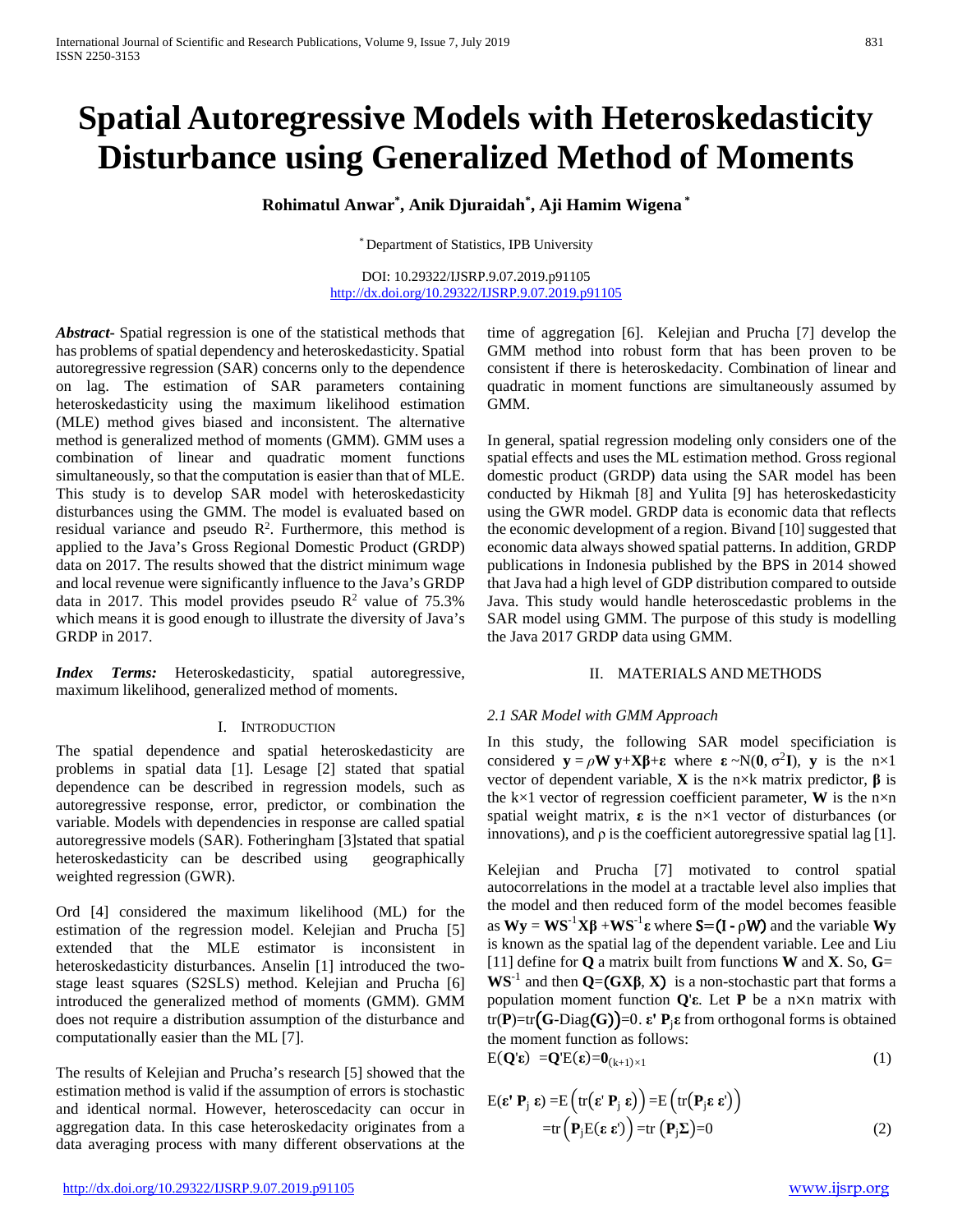**Q** is linear and  $P_i$  is quadratic in  $\varepsilon$  as the moment function. Matrix quadratic moments  $P_i$  asymptotically efficient as GMM estimator [11]. The parameter moment function of the spatial model simultaneously is the combination of linear and quadratics moment functions as follows:

$$
\mathbf{g}_{n}(\theta) = \begin{pmatrix} \mathbf{Q}'\mathbf{\varepsilon}(\theta) \\ \mathbf{\varepsilon}(\theta)' \mathbf{P}_{j}\mathbf{\varepsilon}(\theta) \end{pmatrix} = \begin{pmatrix} (\mathbf{G}\mathbf{X}\boldsymbol{\beta}, \mathbf{X})'\mathbf{\varepsilon}(\theta) \\ \mathbf{\varepsilon}(\theta)'(\mathbf{G}\text{-Diag}(\mathbf{G}))\mathbf{\varepsilon}(\theta) \end{pmatrix}
$$
(3)

Suppose that  $\Omega$  is a matrix of moment functions.  $\Omega$  consist variance and covariance that are linear and quadratic1) in **ε**.

$$
\Omega = E[g_n(\theta_0)g_n'(\theta_0)] = \begin{pmatrix} tr\left(\Sigma P^* (P^{*'}\Sigma + \Sigma P^*)\right) & 0_{1 \times (k+1)} \\ 0_{1 \times (k+1)} & Q'\Sigma Q \end{pmatrix} (4)
$$

<sup>2)</sup>  $\Sigma$  = diag ( $\sigma_1^2$ , ..., $\sigma_0^2$ ) and  $\mathbf{P}^*$  = ( **G**-Diag(**G**)), the parameters of the spatial model are simultaneously suspected by the formula of a combination of linear and quadratic in moment functions by GMM approach. GMM robust estimator specification is considered:

$$
\hat{\theta} = \begin{pmatrix} \hat{\rho} \\ \hat{\beta} \end{pmatrix} = \operatorname{argmin}_{\theta \in \Theta} \mathbf{g_n}'(\theta) \ \hat{\Omega}^{-1} \mathbf{g_n}(\theta) \tag{5}
$$

Where  $\Omega$  is a consistent estimator for  $\Omega$ .

## *2.2 Data*

The data used is secondary data from the Indonesian Central Bureau of Statistics. The data is data based on the constant price of 2010 as the response variable. The response and independent variable are presented in table 1.

| Table 1: The variables used this the study |                        |  |  |
|--------------------------------------------|------------------------|--|--|
| Variables                                  | <b>Unit</b>            |  |  |
| GRDP at the constant price                 | <b>Trillion Rupiah</b> |  |  |
| based on year 2010 (Y)                     |                        |  |  |
| Amount of Labor $(X_1)$                    | <b>Thousand Souls</b>  |  |  |
| District minimum wage $(X_2)$              | Million Rupiah         |  |  |
| Locally generated revenue $(X_3)$          | Million Rupiah         |  |  |
| Human development index $(X_4)$            | Percent                |  |  |

## 2.3 Data Analysis Procedure

Data Analysis used software R Studio 3.5.2 for Java GRDP data on 2017. The steps of analysis will be by the following:

- 1. Exploring GRDP data in Java in 2017.
- 2. Testing heteroscedastic variance errors using the Pagan Breusch (BP) test statistic [1].
- 3. Calculating the Moran's Index to spatial dependence [1].
- 4. Identify of spatial models with LM test includes spatial influence test on lag (SAR), error (SEM), GSM, robust  $LM<sub>lag</sub>$  and robust  $LM<sub>error</sub>[1]$ .
- 5. Estimating model parameters by GMM approach.

## *3.1 Exploring GRDP data in Java in 2017*

Gross regional domestic product (GRDP) is the amount of gross domestic product (GDP) of a region. Economic growth can be used as a macroeconomic parameter, both on a national scale and regional scale that reflects the economic condition of a country or region. GRDP can describe the ability of a region to manage natural resources. The average GRDP in each province in Java on 2017 is presented in Figure 1.

The distribution of GRDP-values in Java is presented in Figure 2. Figure 2 describe GRDP-values based on grouping by quartile. They are 3.91-17.8, 17.8-30, 30-59.5, and 59.5-591. Districts / cities with high GRDP-values (> 59.5 trillion rupiahs) are cities in DKI Jakarta, Bekasi, and Surabaya provinces. Districts / cities that have a low GRDP-value (<3.91 trillion rupiah) including Banjar, Blitar, and others. The pattern of the distribution of GRDP-values in districts / cities in Java is presented in Figure 2 without scale.



Figure 1: The average Java's GRDP in each province in 2017



Figure 2: Map of the distribution of the Java's GRDP in 2017

GDP produced by a region, population, as well as social conditions, the surrounding area, and the welfare of the people that differ between regencies / cities, geographical condition of an area can cause the difference of GRDP. The regions are the center of government and economic centers tend to produce high GRDPvalues such as cities in DKI Jakarta, Surabaya, and Bandung. The Moran scatter plot is used to detect a location that is outlier in other locations.

In Figure 3 quadrant I (top right) shows districts/cities with positive autocorrelation, because the java's GDRP values of districts/cities and surrounded by surrounding areas are high, such as Sidoarjo, Gresik and Surabaya. Quadrant II (top left) shows districts/cities with negative autocorrelation, because the Java's GDRP values of districts/cities is low and surrounded areas are high, such as South Jakarta City.

III. RESULTS <sup>1}</sup> Appendix 1 can be used to derive  $\Omega$  matrices in this section 2) Appendix 2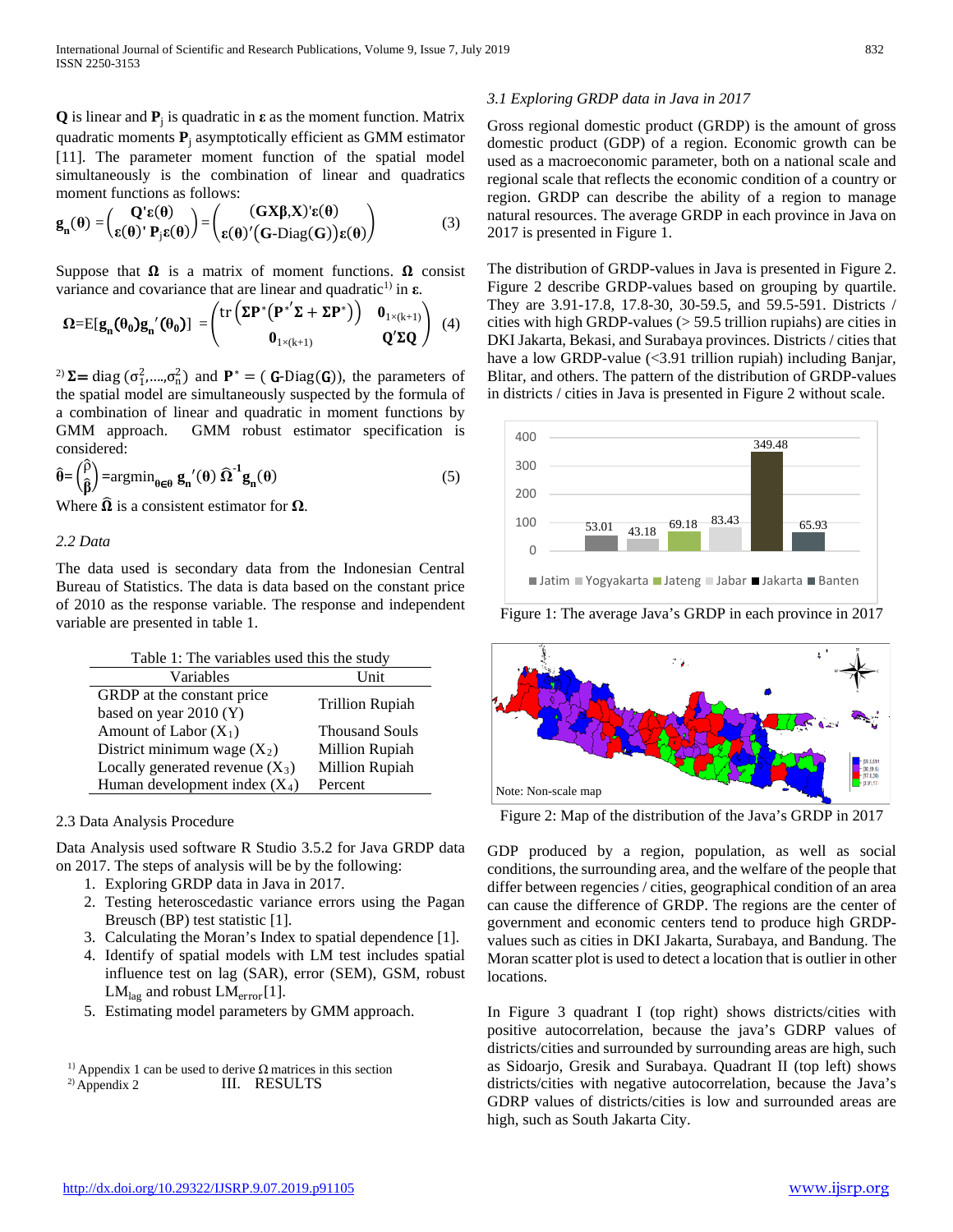Quadrant III (lower left) shows districts/cities with positive autocorrelation, because the Java's GDRP values of districts/cities and surrounded by surrounding areas are low, such as in Depok Regency, Bogor Regency, and Bogor City. Quadrant IV shows districts/cities with negative autocorrelation, because the Java's GDRP values of districts/cities is high and surrounded areas are low, such as Kediri City, Bekasi Regency, Sukabumi Regency, East Jakarta City and West Jakarta City are the outlier.



Correlation between regional original income and district minimum wages is 0.63. Correlation human development index and number of workers is negative correlation. Chatterjee [12] stated the value of the variance inflation factor (VIF) greater than 10 indicates that the data has a multicollinearity problem. Table 2 shows that variable independent has not a VIF value of more than 10.

|  |  |  |  |  |  |  | Table 2: VIF values for each independent variable |
|--|--|--|--|--|--|--|---------------------------------------------------|
|--|--|--|--|--|--|--|---------------------------------------------------|

| Variables | VIF  |
|-----------|------|
| x 1       | 1.35 |
| x2        | 1.86 |
| x3        | 2.02 |
| x4        | 1.38 |

## 3.2 *Spatial Effect Test*

BP test produces a BP-value of  $35.79$  with a p-value of  $3.32 \times 10^{-6}$ . This shows that the homogeneity of spatial diversity is not fulfilled or there is a problem with heteroskedasticity in the data. The Moran's index is 0.395 with a p-value of  $5.05 \times 10^{-7}$  which indicates that there is a positive spatial autocorrelation (I>0) between GRDP in each neighboring district / city at the 5% level and expectation value from the Moran's index is -0.00847 or  $I \leq E(I)$  then a random pattern.

## 3.3 *Testing Heteroskedasticity Variance Errors*

The Lagrange Multiplier (LM) test is conducted to test the effect of spatial dependence in response. Table 3 shows the results of the spatial comparison test with the LM test. LM test obtained the spatial dependence value on the response (SAR) of 6.678 with a p-value of 0.0097. Thus, it can be concluded that there is a spatial dependence on the response with significant at level of 0.01. In addition, the value of dependence in spatial error model (SEM) and in the response and error (GSM) results are less than 0.05, so that it can also be modeled with the SEM or GSM model.

Table 3: The results of *Lagrange Multiplier* (LM) test Model Statistics LM test *P-value* LM lag (SAR) 6.6777 0.0097<sup>\*\*</sup> LM error (SEM) 3.9592 0.0466\* SARMA (GSM) 6.7488 0.0342\* \*significant at 5% level

\*\*significant at 1% level

#### *3.4 Parameter Estimation SAR Model by GMM Approach*

The parameter estimates in the SAR model are presented in Table 4. The independent variable that has a significant influence on GDP in Java in 2017 is the district minimum  $(X_2)$  and local income  $(X_3)$ . The estimated parameters, residual variance, pseudo  $R^2$  SAR models use the GMM estimation presented in Table 4.

| Coefficient       | Parameter | Estimates |
|-------------------|-----------|-----------|
| Rho               |           | $-0.14$   |
| x1                |           | 0.01      |
| x2                | $\beta_2$ | 19.86*    |
| x <sub>3</sub>    | Pз        | $0.07**$  |
| x4                |           | $-0.74$   |
| Residual variance |           | 53.89     |
| Pseudo $R^2$      |           | 0.75      |
|                   |           |           |

\*significant at 5% level

\*\*significant at 1% level

Based on Table 4, increasing one unit of district minimum wages will cause increasing 19.86 of GRDP and increasing one unit of regional original income will cause increasing 0.07 of GRDP. Thus, heteroskedasticity handling produces a model that is simpler than the model with GWR.

#### IV. CONCLUSION

GMM can be used to analyze data containing heteroskedasticity in SAR modeling. The application of GMM methods in GRDP data in Java on 2017 provide to significant variable that influence GRDP. Those are district minimum wage  $(X_2)$  and regional original income  $(X_3)$  with pseudo  $R^2$  is 0.753 and residual variance of 53.89.

## ACKNOWLEDGEMENTS

This work is fully supported by Kemenristek DIKTI (Kementerian Riset Teknologi dan Pendidikan Tinggi) of Indonesia.

## **APPENDIX**

1. Suppose that  $\Omega$  is a matrix of moment functions consisting of variance and covariance that are linear and quadratic in ε. For a G quadrilateral matrix, set Diag  $(G)=(g_{11},...,g_{nn})'$  'is a vector of diagonal matrix elements G.

 $\Omega = \text{var}(g_n(\theta_0))$  $=$ E[g<sub>n</sub><sup>2</sup>( $\theta_0$ )]-(E[g<sub>n</sub>( $\theta_0$ )])<sup>2</sup>  $=$ E[ $\mathbf{g}_n(\theta_0)\mathbf{g}_n'(\theta_0)$ ]-0